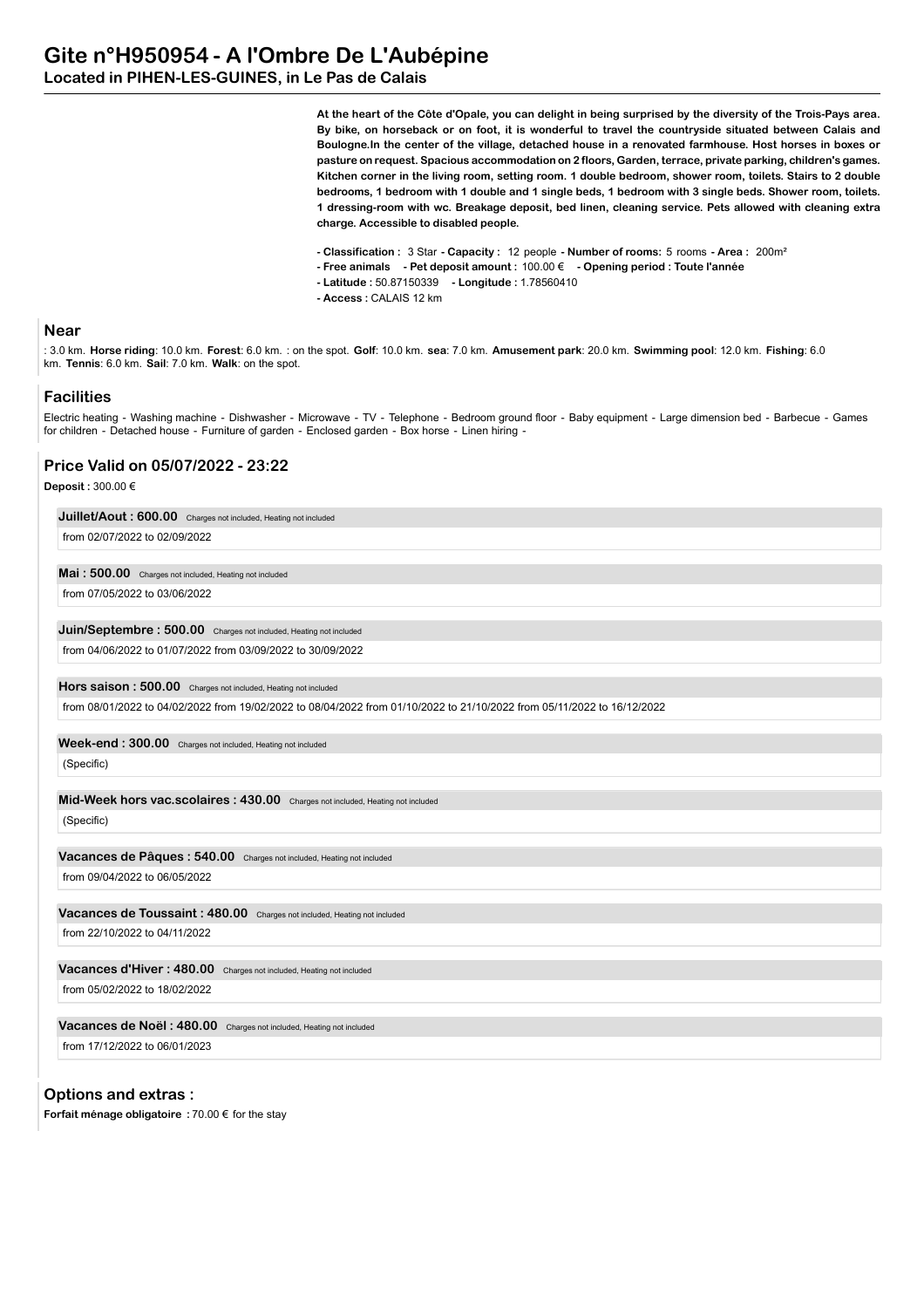## **Contacts**

**Booking office's contacts** RESERVATION PAS DE CALAIS ROUTE DE LA TRESORERIE 62126 WIMILLE **Phone :** 03.21.10.34.40 **Phone :** 03.21.10.34.60 **Website :** www.reservation-pas-de-calais.com

# **Photo album**